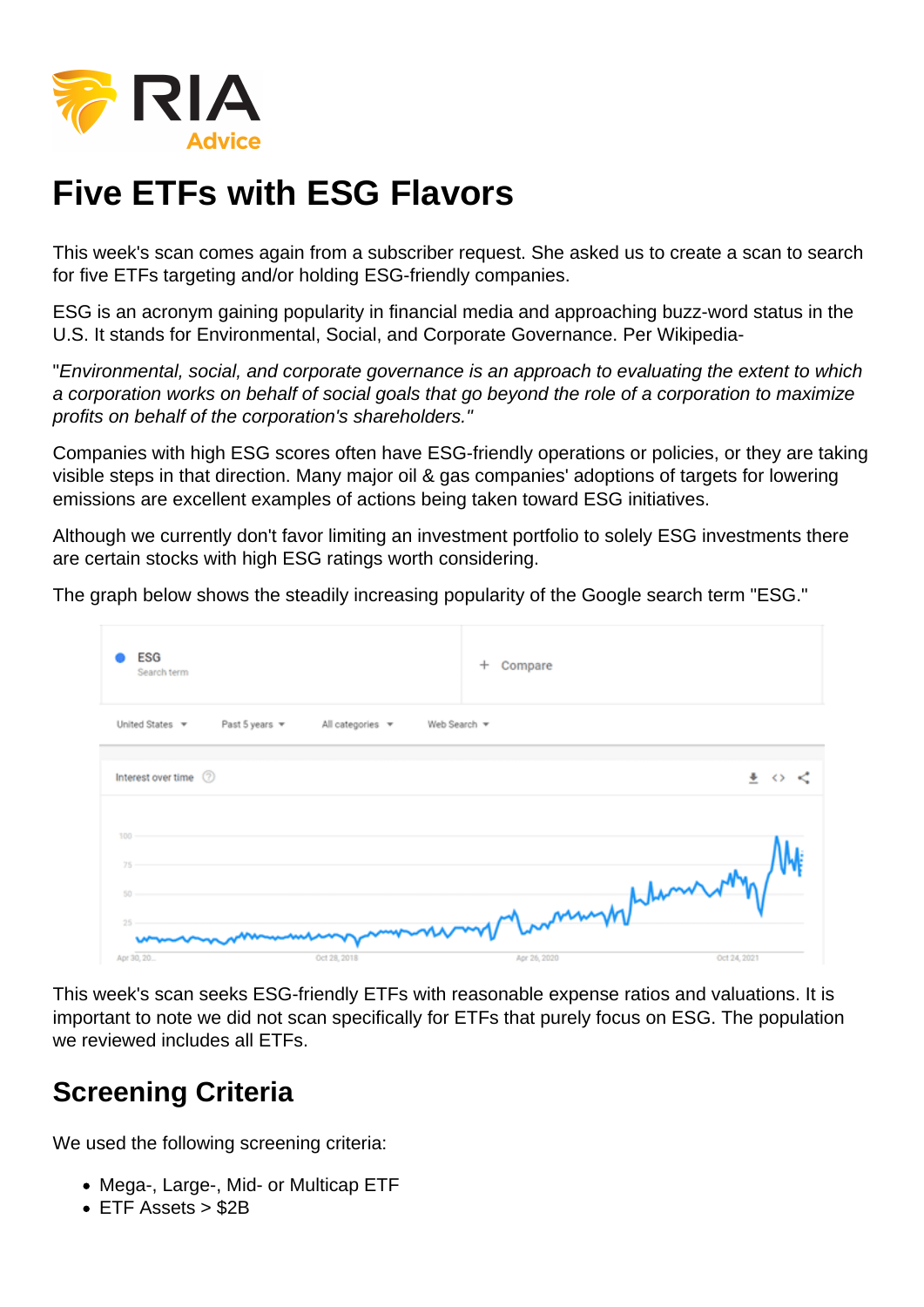- Expense Ratio < 0.50%
- ESG Score is 9/10 or better
- ESG Score Peer Percentile is > 60%
- $\bullet$  P/E < 20

#### Company Summaries

#### JP Morgan BetaBuilders Canada (BBCA)

BBCA holds stocks traded on the Toronto Stock Exchange. The ETF is value-oriented with a P/E of 13.35 and P/B of 1.97. BBCA has a dividend yield of 2.74%. Three of its four most significant holdings are financial institutions. The fund has a low expense ratio of .19%

## JP Morgan BetaBuilders Developed Asia Pacific- ex Japan (BBAX)

BBAX is similar to BBCA but covers Asian companies. The dividend yield is 3.5%. It does have a slightly higher P/E of 16.7 but is still considered value oriented. Like BBCA, BBAX has a good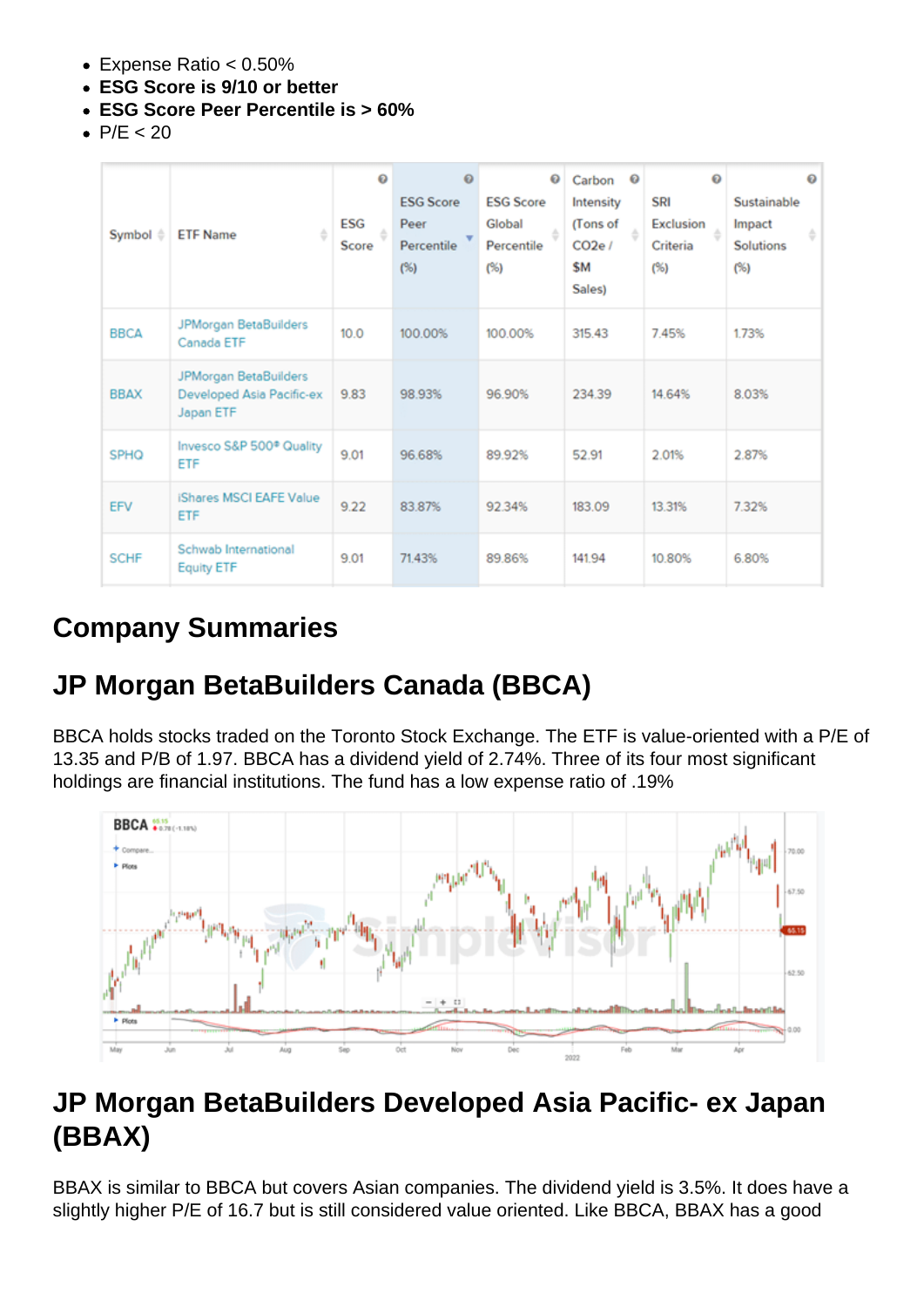# Invesco S&P 500 Quality ETF (SPHQ)

SPHQ has a lower expense ratio of .15% and a lower dividend yield at 1.32%. Unlike the first two funds, SPHQ is oriented toward technology. Apple, Visa, Mastercard, and Microsoft are its top four holdings. Morningstar gives each of those companies a four out of four in its ESG Risk Rating Assessment.

## iShares MSCI EAFE Value (EFV)

This global value fund comes with a higher expense ratio of .35% but a strong dividend yield of 4.09%. EFV is only down about 4% this year, handily beating the S&P 500. The portfolio of value stocks in its portfolio is well diversified across the 11 asset classes.